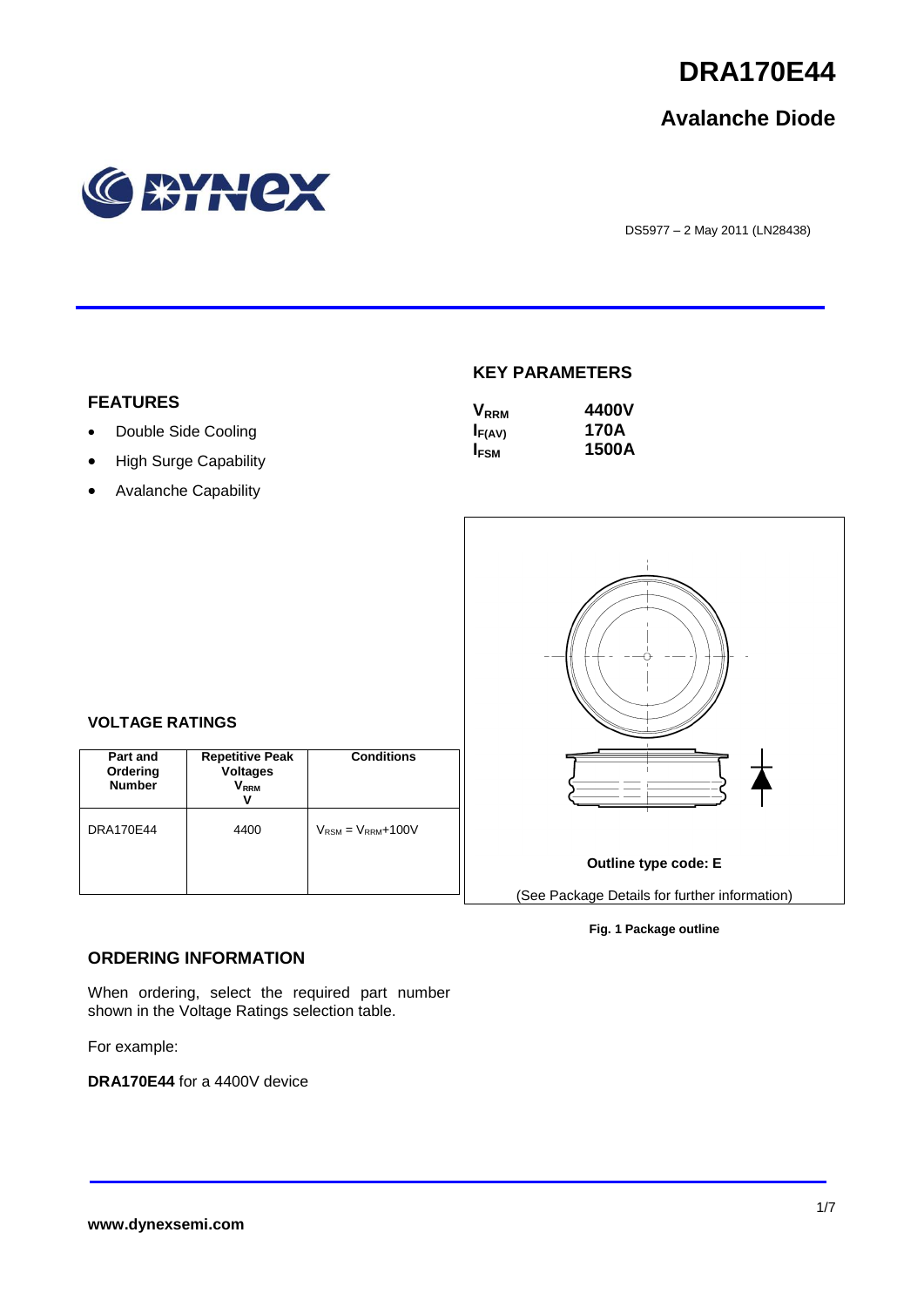

# **CURRENT RATINGS**

## **Tcase = 75°C unless stated otherwise**

| Symbol                                 | <b>Parameter</b>                     | <b>Test Conditions</b>   | Max. | <b>Units</b> |
|----------------------------------------|--------------------------------------|--------------------------|------|--------------|
| <b>Double Side Cooled</b>              |                                      |                          |      |              |
| $I_{F(AV)}$                            | Mean forward current                 | Half wave resistive load | 219  | A            |
| $I_{F(RMS)}$                           | <b>RMS</b> value                     | ۰                        | 344  | A            |
| lF.                                    | Continuous (direct) on-state current | ۰                        | 333  | A            |
| <b>Single Side Cooled (Anode side)</b> |                                      |                          |      |              |
| $I_{F(AV)}$                            | Mean forward current                 | Half wave resistive load | 132  | A            |
| $I_{F(RMS)}$                           | <b>RMS</b> value                     | ۰.                       | 207  | A            |
| IF.                                    | Continuous (direct) on-state current |                          | 181  | A            |

## **Tcase = 100°C unless stated otherwise**

| Symbol                                 | <b>Parameter</b>                     | <b>Test Conditions</b>   | Max. | <b>Units</b>   |
|----------------------------------------|--------------------------------------|--------------------------|------|----------------|
| <b>Double Side Cooled</b>              |                                      |                          |      |                |
| $I_{F(AV)}$                            | Mean forward current                 | Half wave resistive load | 170  | A              |
| $I_{F(RMS)}$                           | <b>RMS</b> value                     | ۰                        | 267  | A              |
| IF.                                    | Continuous (direct) on-state current | ٠                        | 254  | A              |
| <b>Single Side Cooled (Anode side)</b> |                                      |                          |      |                |
| $I_{F(AV)}$                            | Mean forward current                 | Half wave resistive load | 100  | $\overline{A}$ |
| I <sub>F(RMS)</sub>                    | <b>RMS</b> value                     |                          | 157  | A              |
| IF                                     | Continuous (direct) on-state current | -                        | 134  | A              |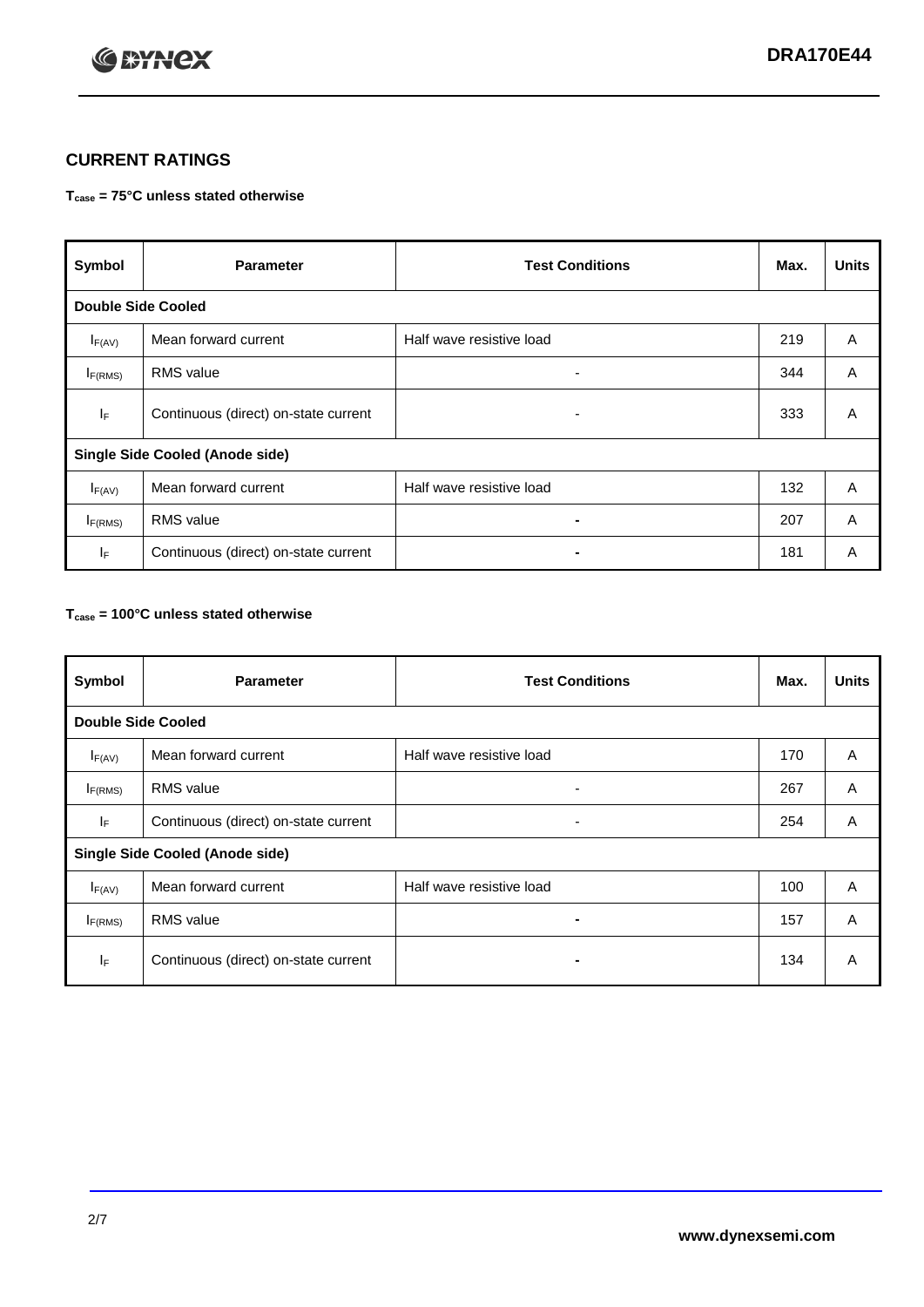

# **SURGE RATINGS**

| Symbol      | <b>Parameter</b>                        | <b>Test Conditions</b>                            | Max.  | <b>Units</b> |
|-------------|-----------------------------------------|---------------------------------------------------|-------|--------------|
| <b>IFSM</b> | Surge (non-repetitive) on-state current | 10ms half sine, $T_{\text{case}} = 150^{\circ}$ C | 1.5   | kA           |
| $l^2t$      | $I2t$ for fusing                        | $V_R = 50\% V_{RRM} - \frac{1}{4}$ sine           | 11.25 | $kA^2s$      |
| <b>IFSM</b> | Surge (non-repetitive) on-state current | 10ms half sine, $T_{\text{case}} = 150^{\circ}$ C | 1.8   | kA           |
| $l^2t$      | $I2t$ for fusing                        | $V_R = 0$                                         | 16.2  | $kA^2s$      |

# **THERMAL AND MECHANICAL RATINGS**

| Symbol           | <b>Parameter</b>                      | <b>Test Conditions</b>   |             | Min.                     | Max.  | <b>Units</b> |
|------------------|---------------------------------------|--------------------------|-------------|--------------------------|-------|--------------|
| $R_{th(j-c)}$    | Thermal resistance – junction to case | Double side cooled       | DC          |                          | 0.115 | °C/W         |
|                  |                                       | Single side cooled       | Anode DC    | ٠                        | 0.27  | °C/W         |
|                  |                                       |                          | Cathode DC  | ٠                        | 0.27  | °C/W         |
| $R_{th(c-h)}$    | Thermal resistance – case to heatsink | Clamping force 3kN       | Double side | $\overline{\phantom{a}}$ | 0.02  | °C/W         |
|                  |                                       | (with mounting compound) | Single side | ٠                        | 0.04  | °C/W         |
| $T_{\nu i}$      | Virtual junction temperature          | On-state (conducting)    |             | $\overline{\phantom{a}}$ | 165   | °C           |
|                  |                                       | Reverse (blocking)       |             | ٠                        | 150   | °C           |
| $T_{\text{stg}}$ | Storage temperature range             |                          |             | $-55$                    | 150   | °C           |
| $F_m$            | Clamping force                        |                          |             | 2.5                      | 3.8   | kN           |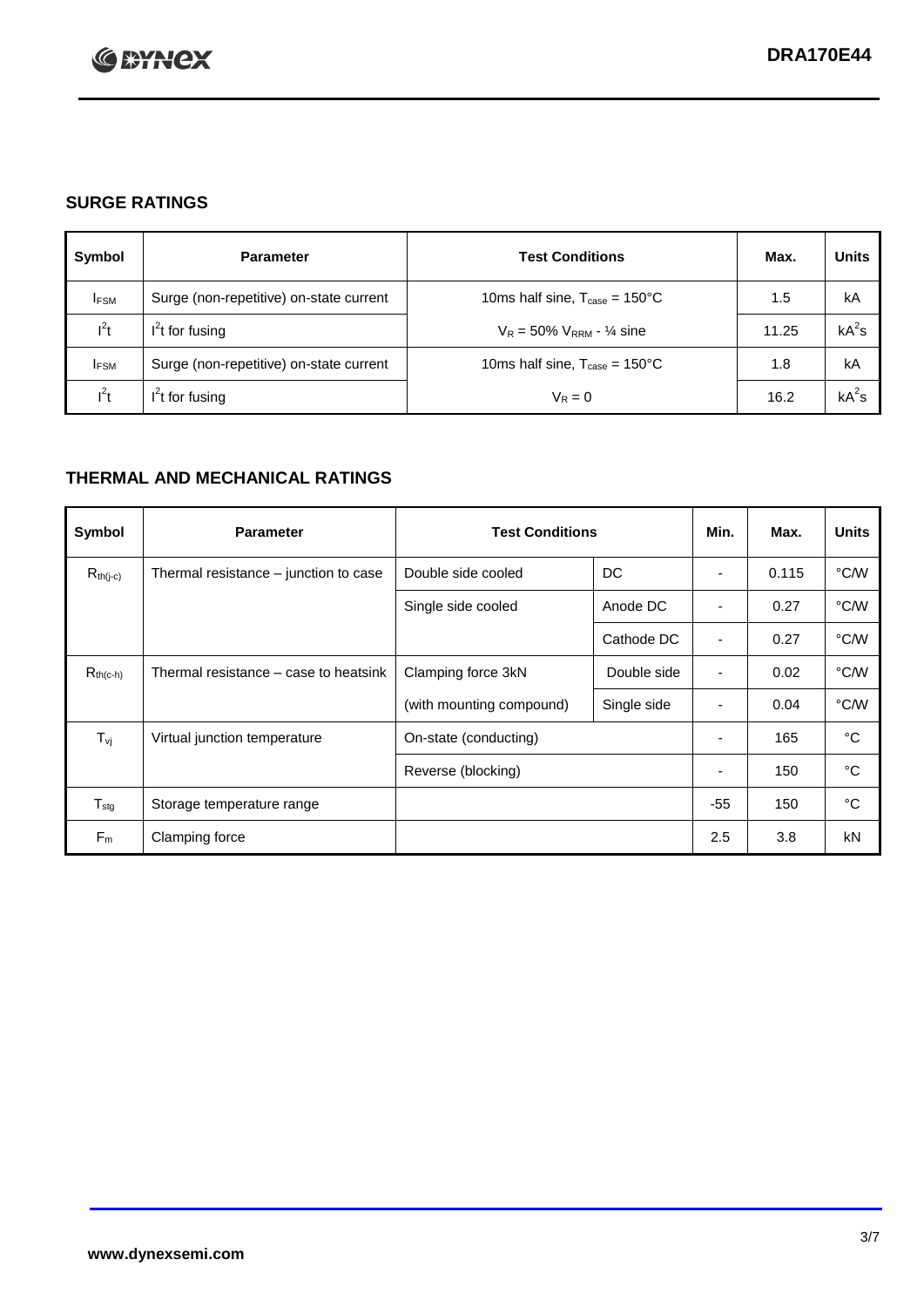

# **CHARACTERISTICS**

| Symbol         | <b>Parameter</b>                       | <b>Test Conditions</b>                        | Min.                     | Max.  | <b>Units</b> |
|----------------|----------------------------------------|-----------------------------------------------|--------------------------|-------|--------------|
| $V_{FM}$       | Forward voltage                        | At 300A peak, $T_{\text{case}} = 25^{\circ}C$ | ٠                        | 2.1   | V            |
| PRSM           | Non-repetitive peak avalanche<br>power | 10us avalanche, $T_{vi} = 150^{\circ}$ C      | ٠                        | 10    | kW           |
|                | At $V_{RRM}$ , $T_{case} = 150 °C$     | $\overline{\phantom{0}}$                      | 20                       | mA    |              |
|                | Peak reverse current<br><b>I</b> RM    | At 50% $V_{RRM}$ , $T_{case}$ = 150 °C        | $1^*$                    | $10*$ | Α            |
| $V_{TO}$       | Threshold voltage                      | At $T_{\rm vi}$ = 150°C                       | $\overline{\phantom{a}}$ | 1.12  | V            |
| $r_{\text{T}}$ | Slope resistance                       | At $T_{vi}$ = 150°C                           | ۰                        | 3.75  | $m\Omega$    |

\*This selection for series sharing only upon request

## **CURVES**







 $V_{TM}$  **EQUATION** Where  $A = 0.576648$  $B = 0.116697$  $D = 0.007655$ these values are valid for  $T_i = 150^{\circ}$ C for  $I_F$  10A to 500A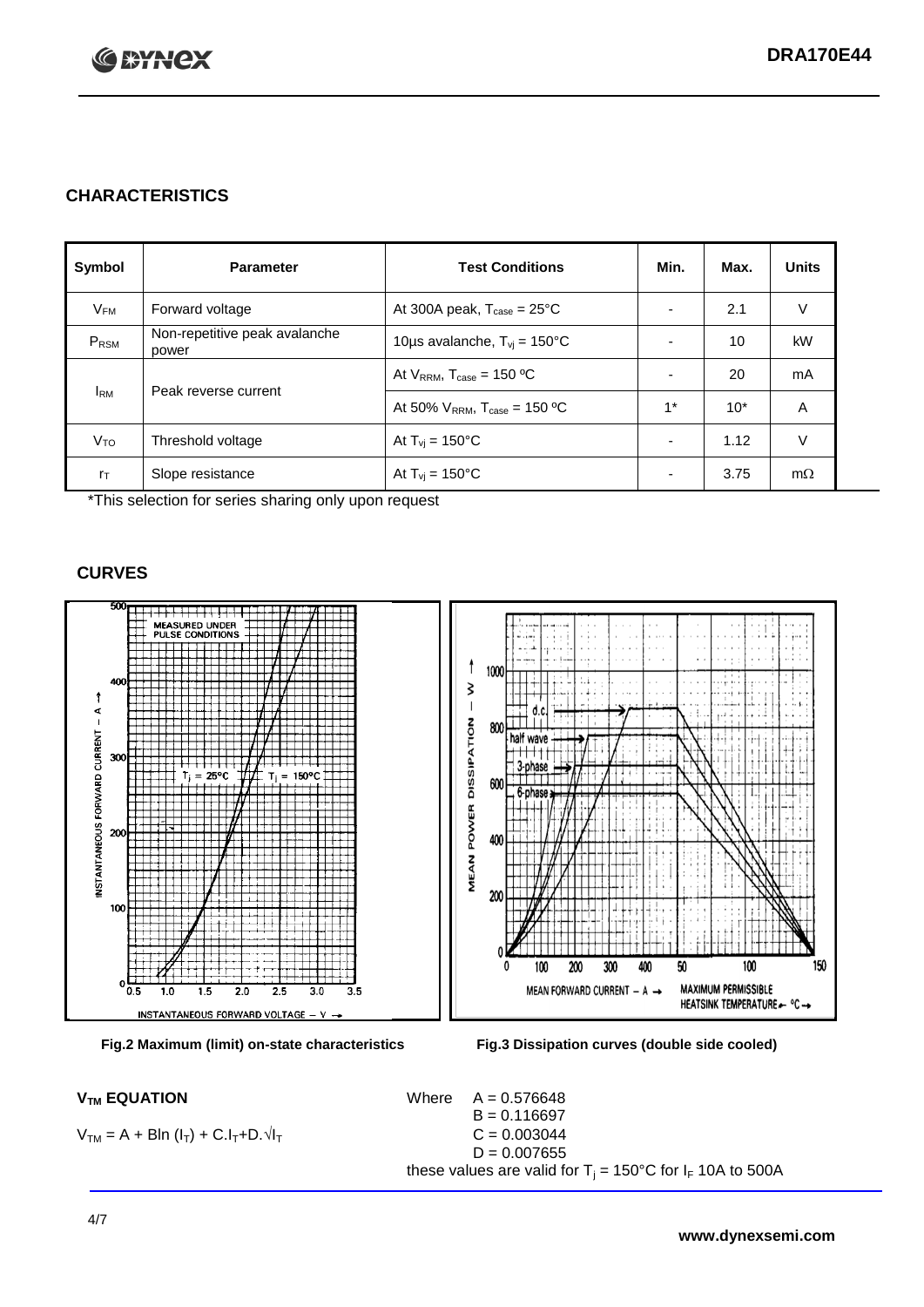



**junction to case**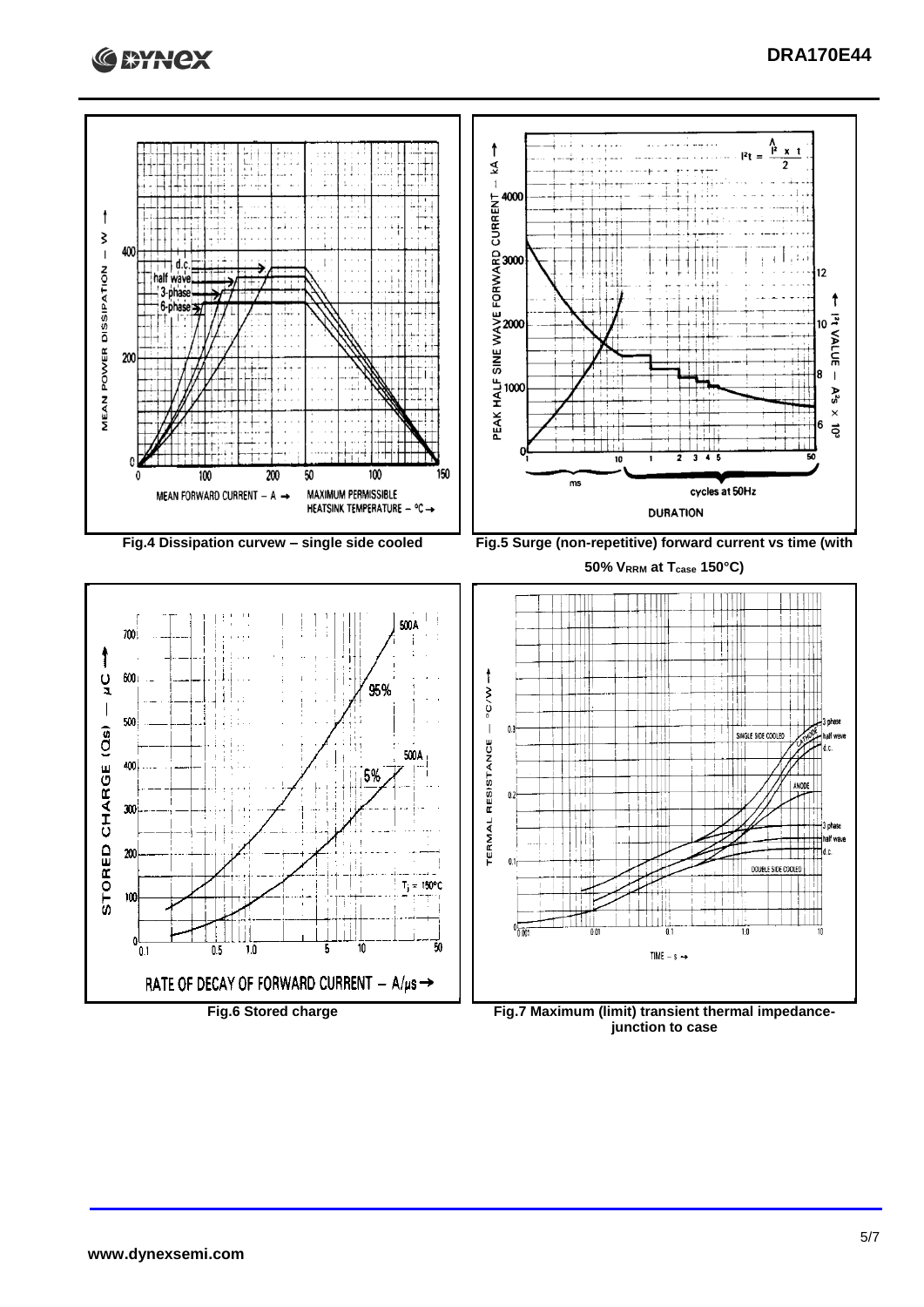

# **PACKAGE DETAILS**

For further package information, please contact Customer Services. All dimensions in mm, unless stated otherwise. DO NOT SCALE.



**Note:**

Some packages may be supplied with gate and or tags.